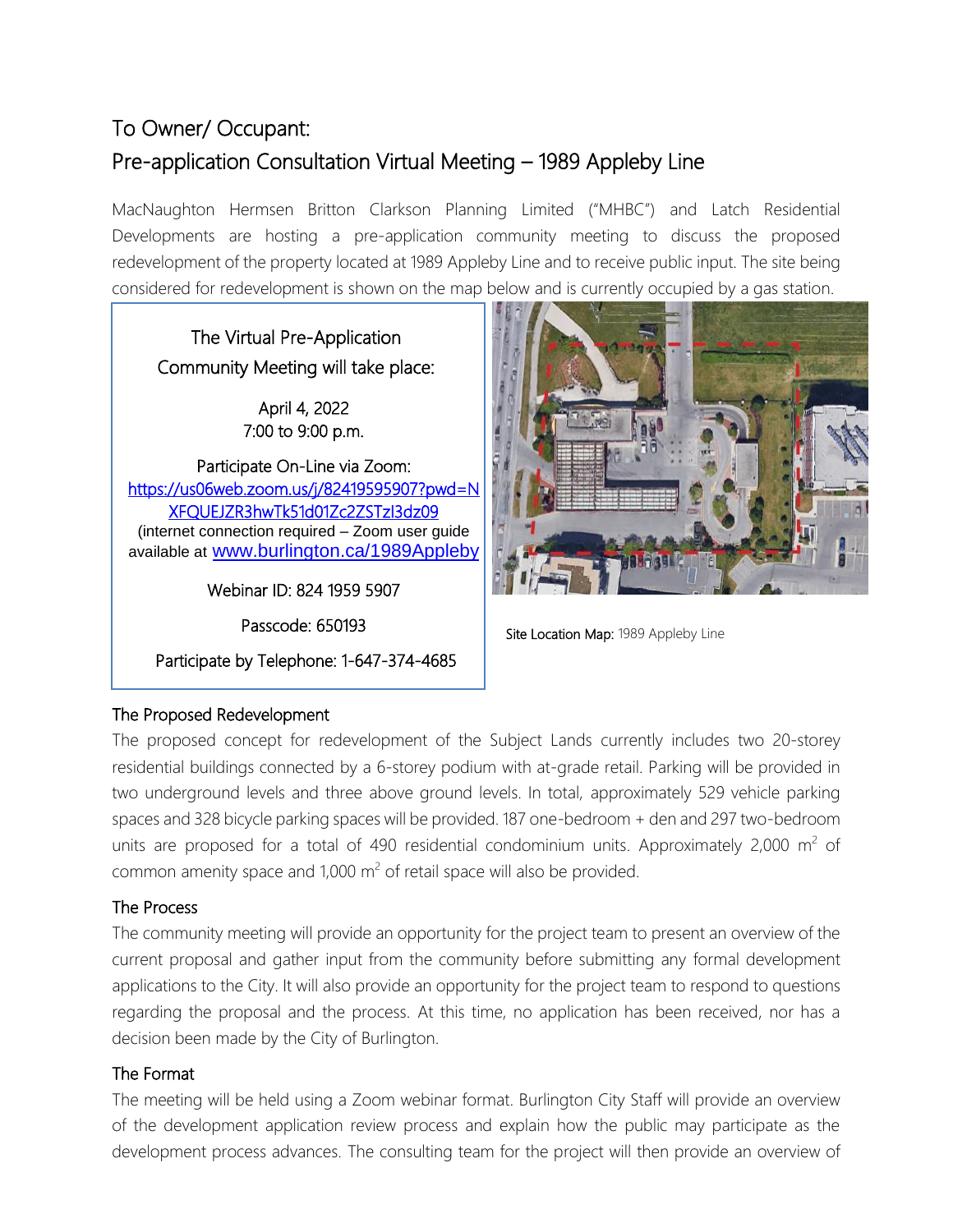the proposal and there will be an opportunity for questions and input of comments. Mayor Marianne Meed Ward and Ward Councillor Paul Sharman will also be in attendance to listen in and answer questions as needed.

Additional comments, questions, and feedback can be directed to Gerry Tchisler [\(gtchisler@mhbcplan.com\)](mailto:gtchisler@mhbcplan.com)

Conceptual Rendering and Massing of 1989 Appleby Line proposal, looking southeast towards the proposal.